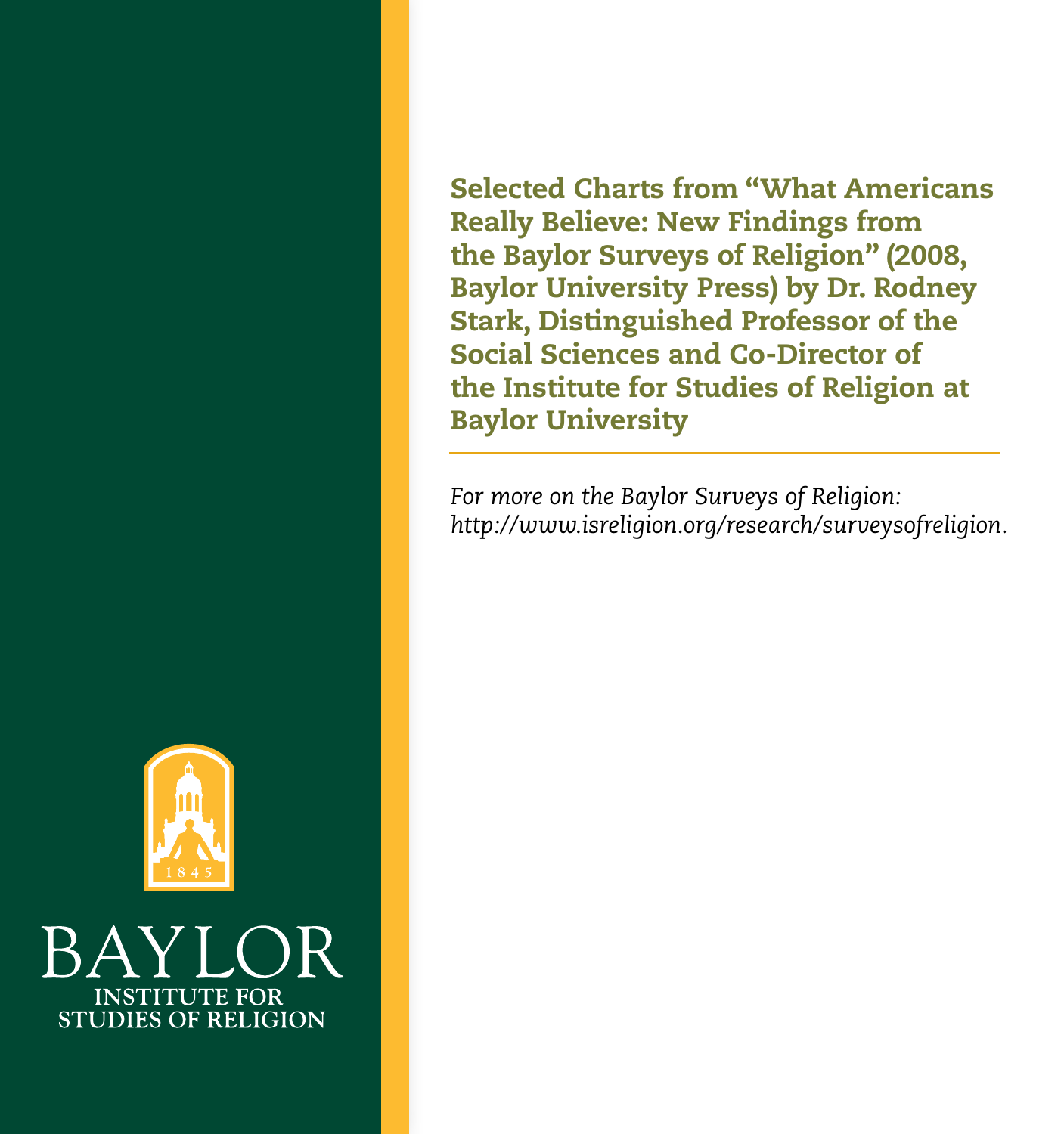## *Congregational Friendships and Witnessing*

"How many of your friends attend your place of worship?"



Page 43: *"What Americans Really Believe: New Findings from the Baylor Surveys of Religion" (2008, Baylor University Press)*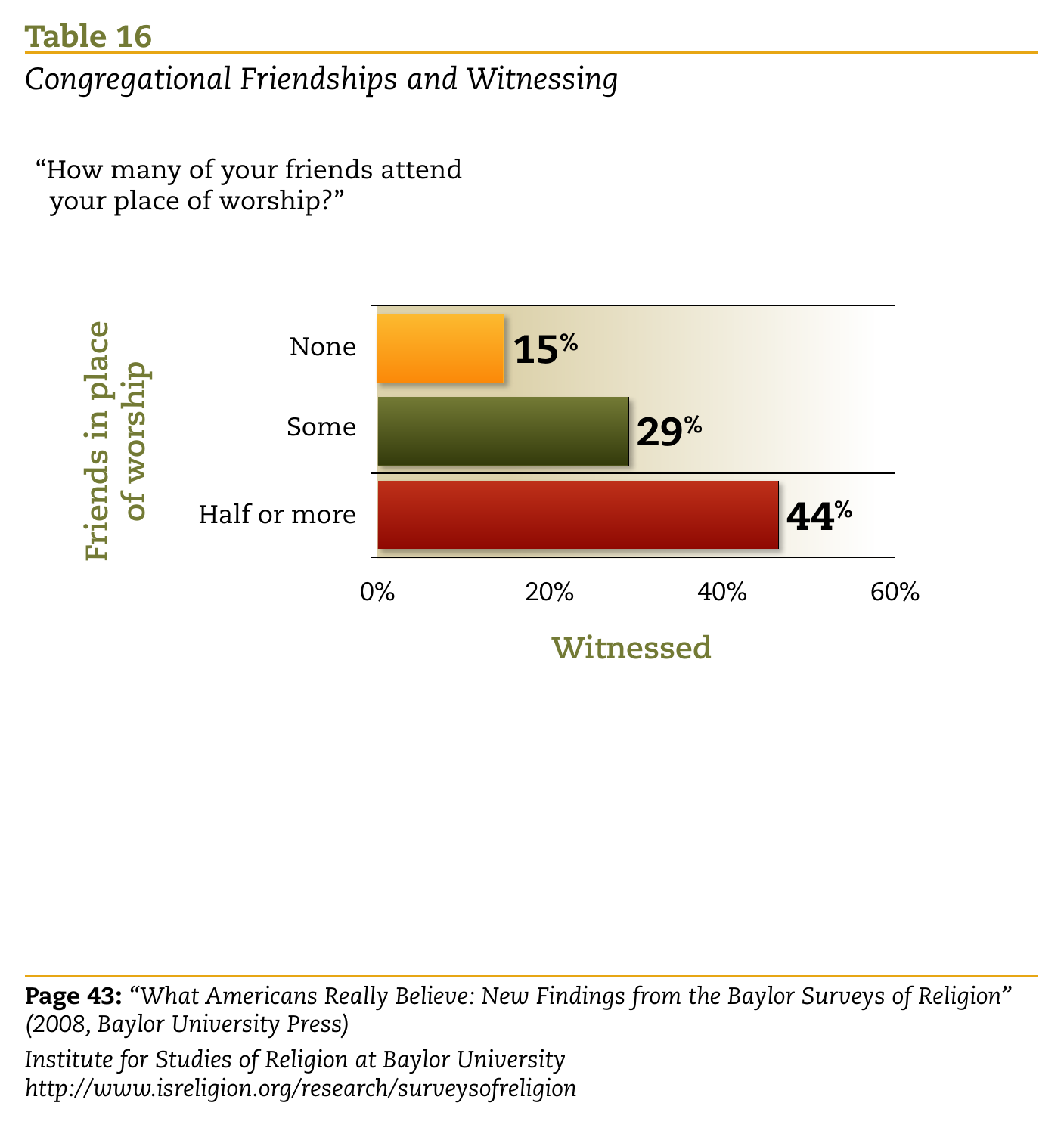*On the "Bright Side"*



Page 46: *"What Americans Really Believe: New Findings from the Baylor Surveys of Religion" (2008, Baylor University Press) Institute for Studies of Religion at Baylor University http://www.isreligion.org/research/surveysofreligion*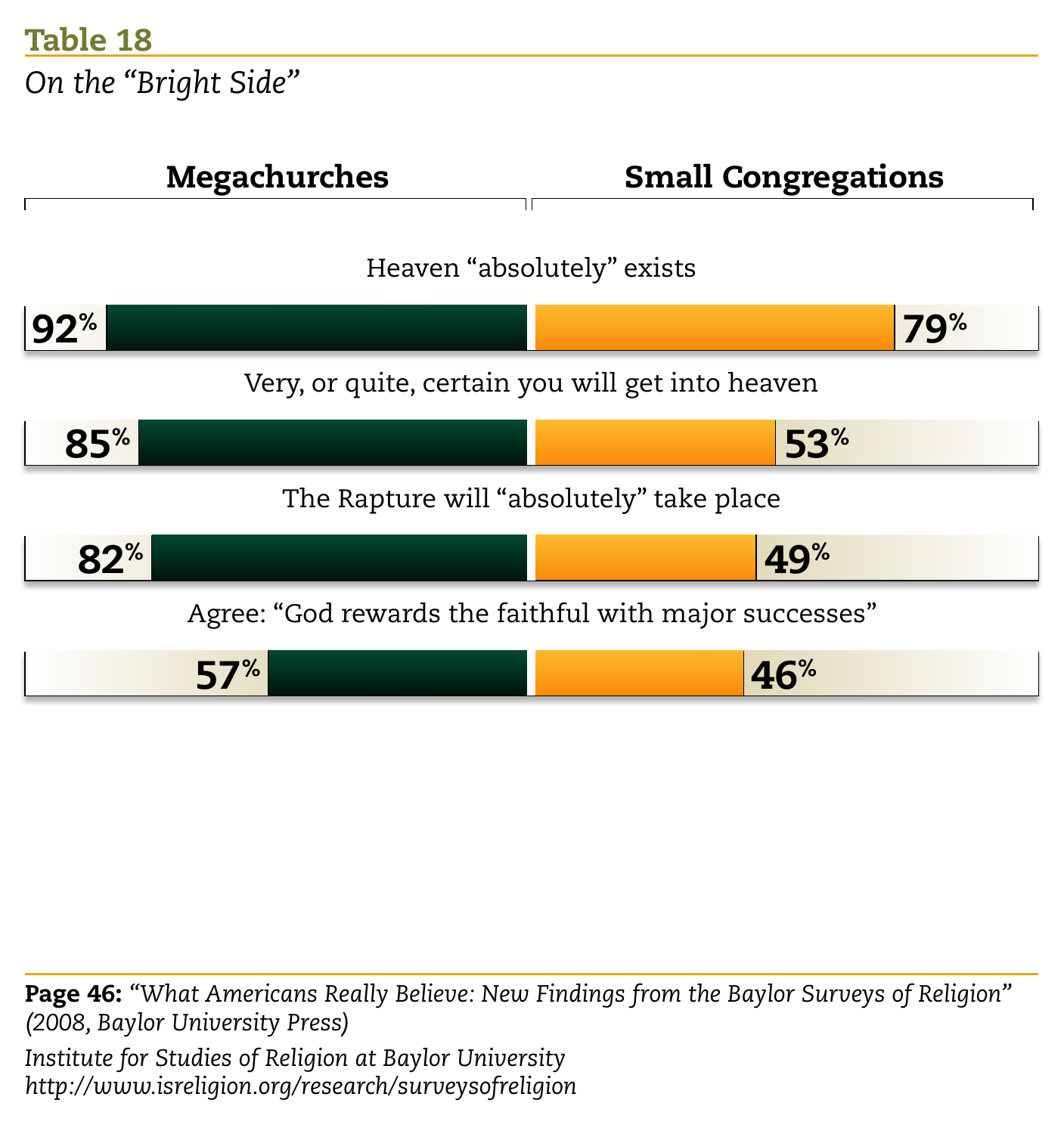*On the "Dark Side"*



Page 47: *"What Americans Really Believe: New Findings from the Baylor Surveys of Religion" (2008, Baylor University Press) Institute for Studies of Religion at Baylor University http://www.isreligion.org/research/surveysofreligion*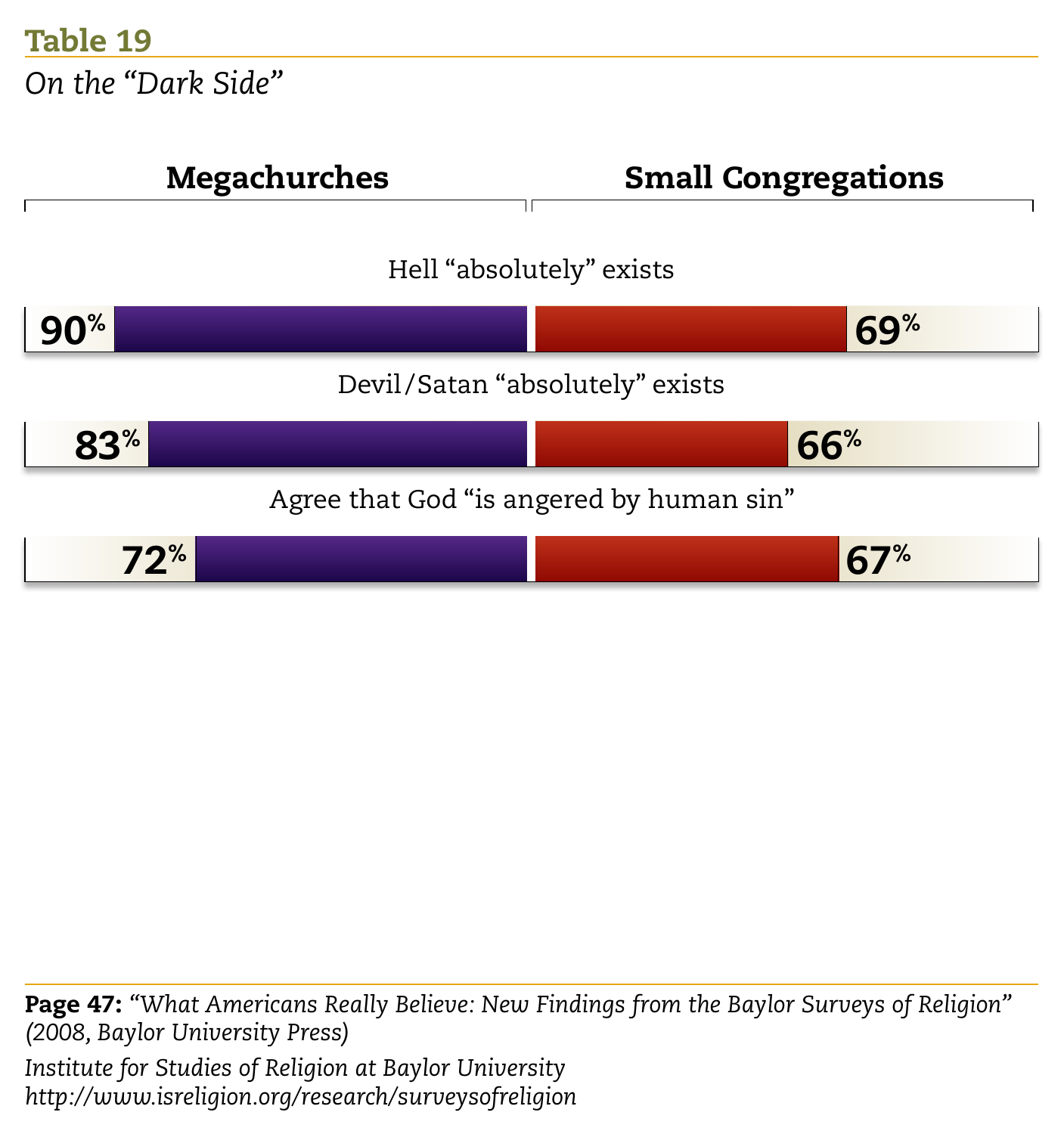

Page 47: *"What Americans Really Believe: New Findings from the Baylor Surveys of Religion" (2008, Baylor University Press)*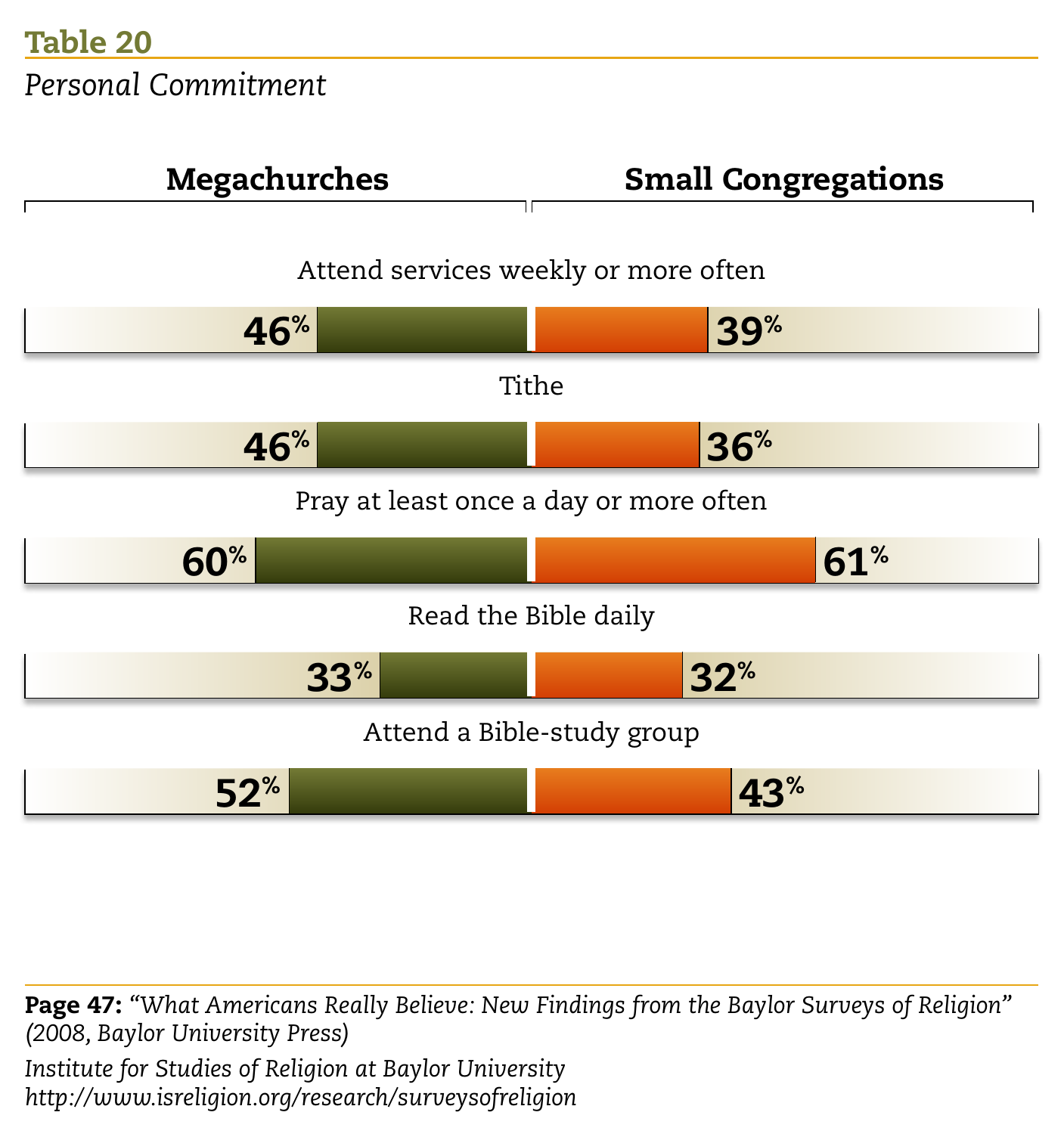*Religious and Mystical Experiences*



Page 48: *"What Americans Really Believe: New Findings from the Baylor Surveys of Religion" (2008, Baylor University Press) Institute for Studies of Religion at Baylor University http://www.isreligion.org/research/surveysofreligion*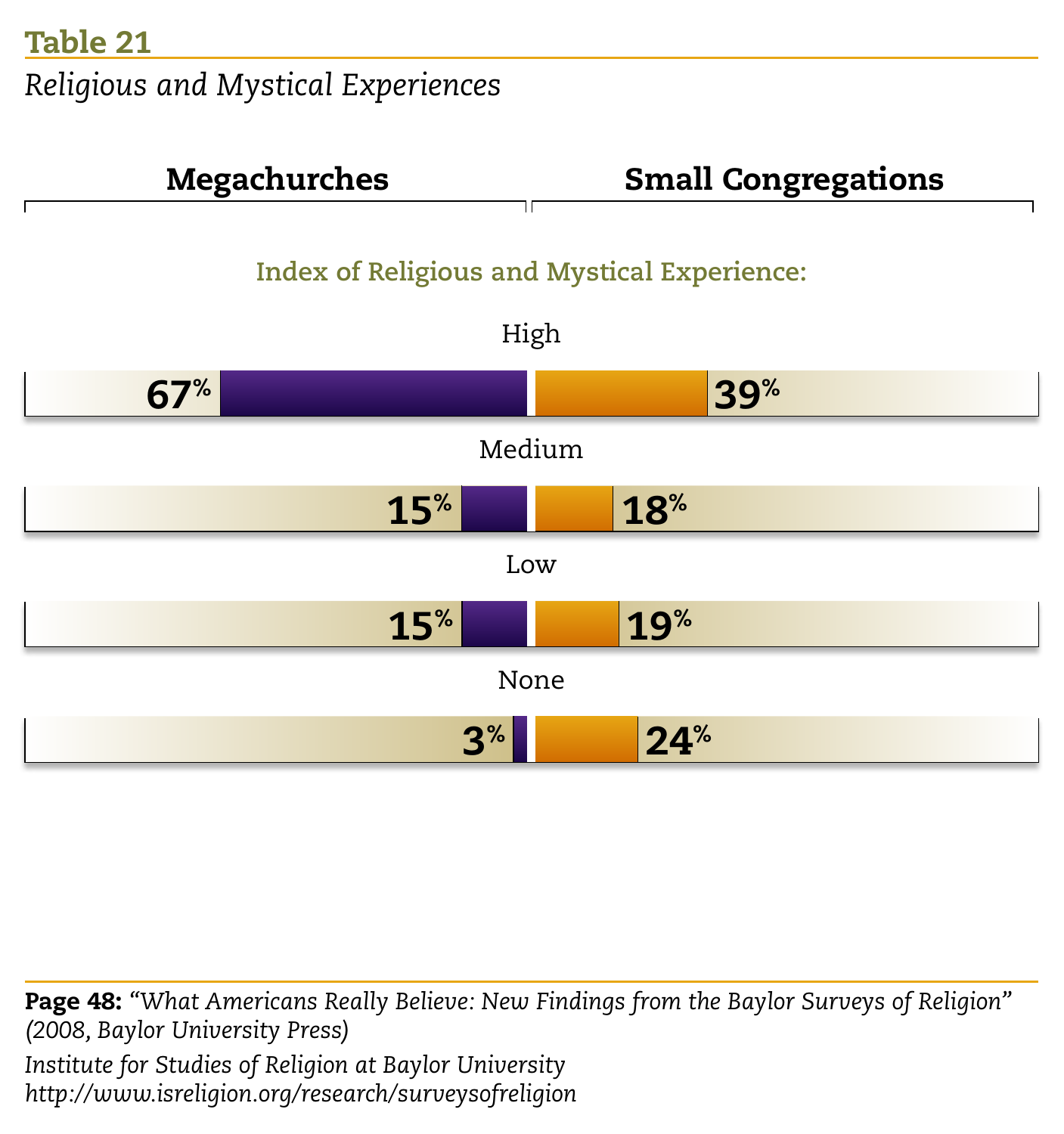

Page 48: *"What Americans Really Believe: New Findings from the Baylor Surveys of Religion" (2008, Baylor University Press) Institute for Studies of Religion at Baylor University http://www.isreligion.org/research/surveysofreligion*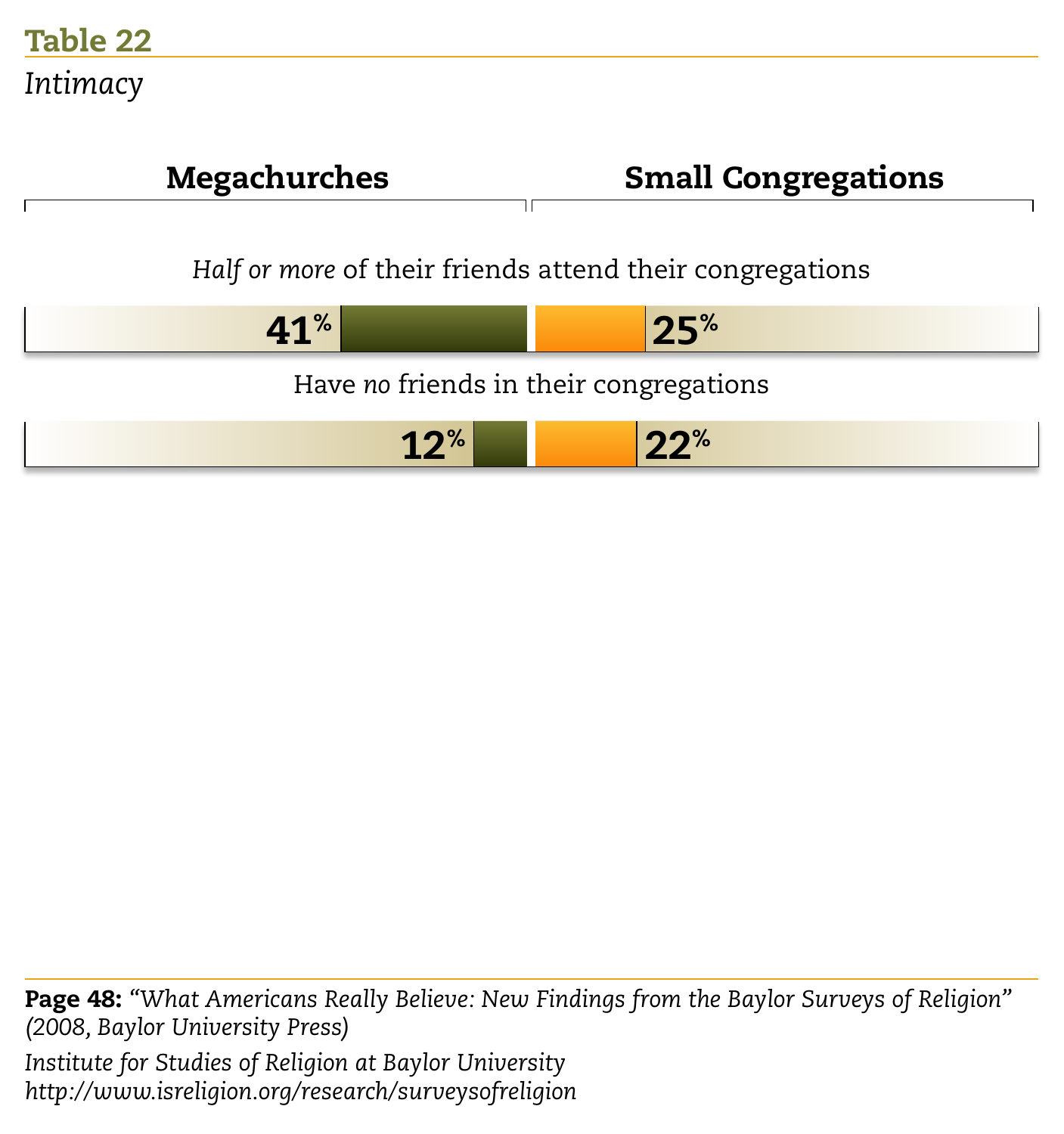

Page 49: *"What Americans Really Believe: New Findings from the Baylor Surveys of Religion" (2008, Baylor University Press)*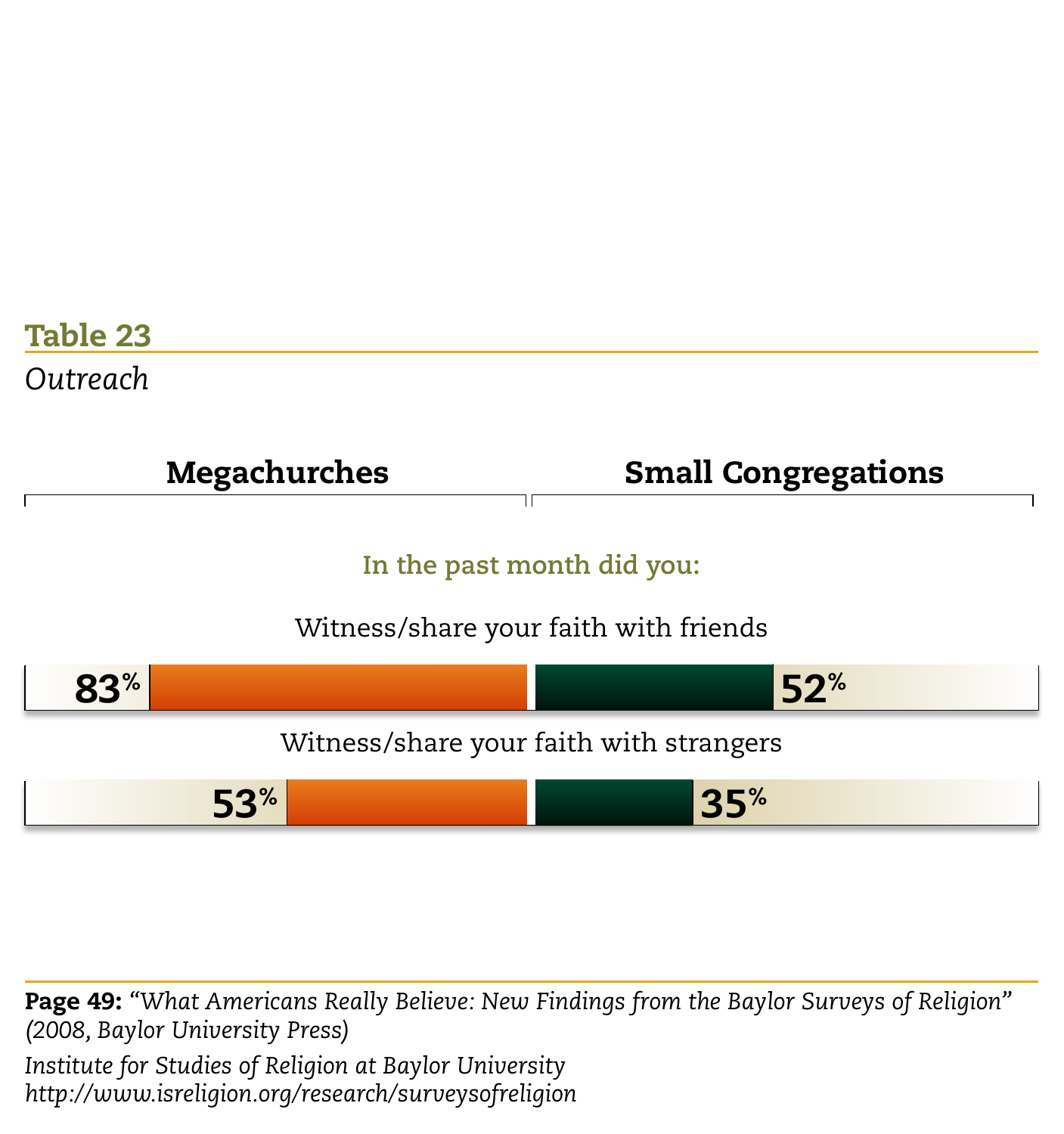

Page 50: *"What Americans Really Believe: New Findings from the Baylor Surveys of Religion" (2008, Baylor University Press) Institute for Studies of Religion at Baylor University http://www.isreligion.org/research/surveysofreligion*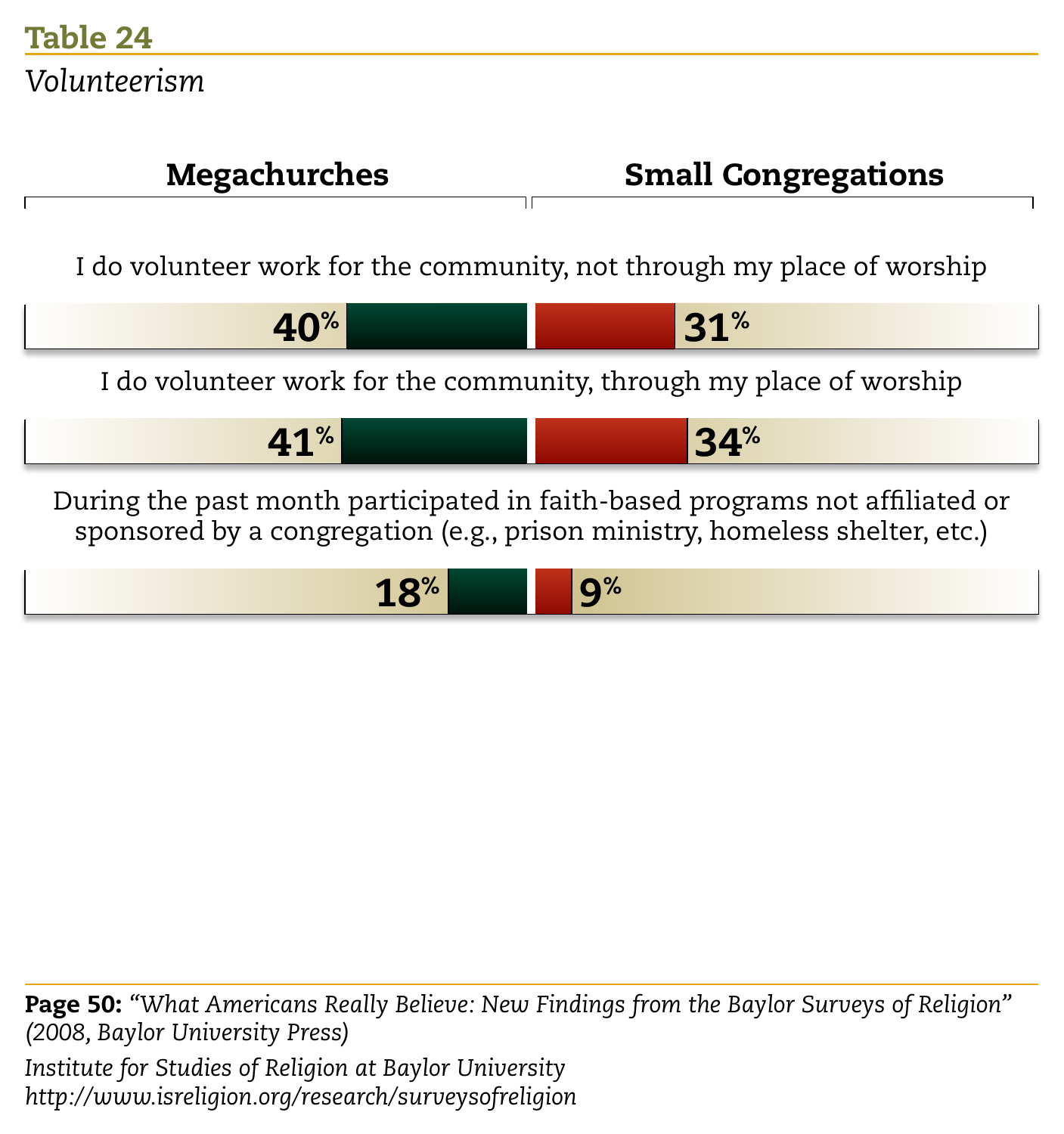

Page 51: *"What Americans Really Believe: New Findings from the Baylor Surveys of Religion" (2008, Baylor University Press) Institute for Studies of Religion at Baylor University http://www.isreligion.org/research/surveysofreligion*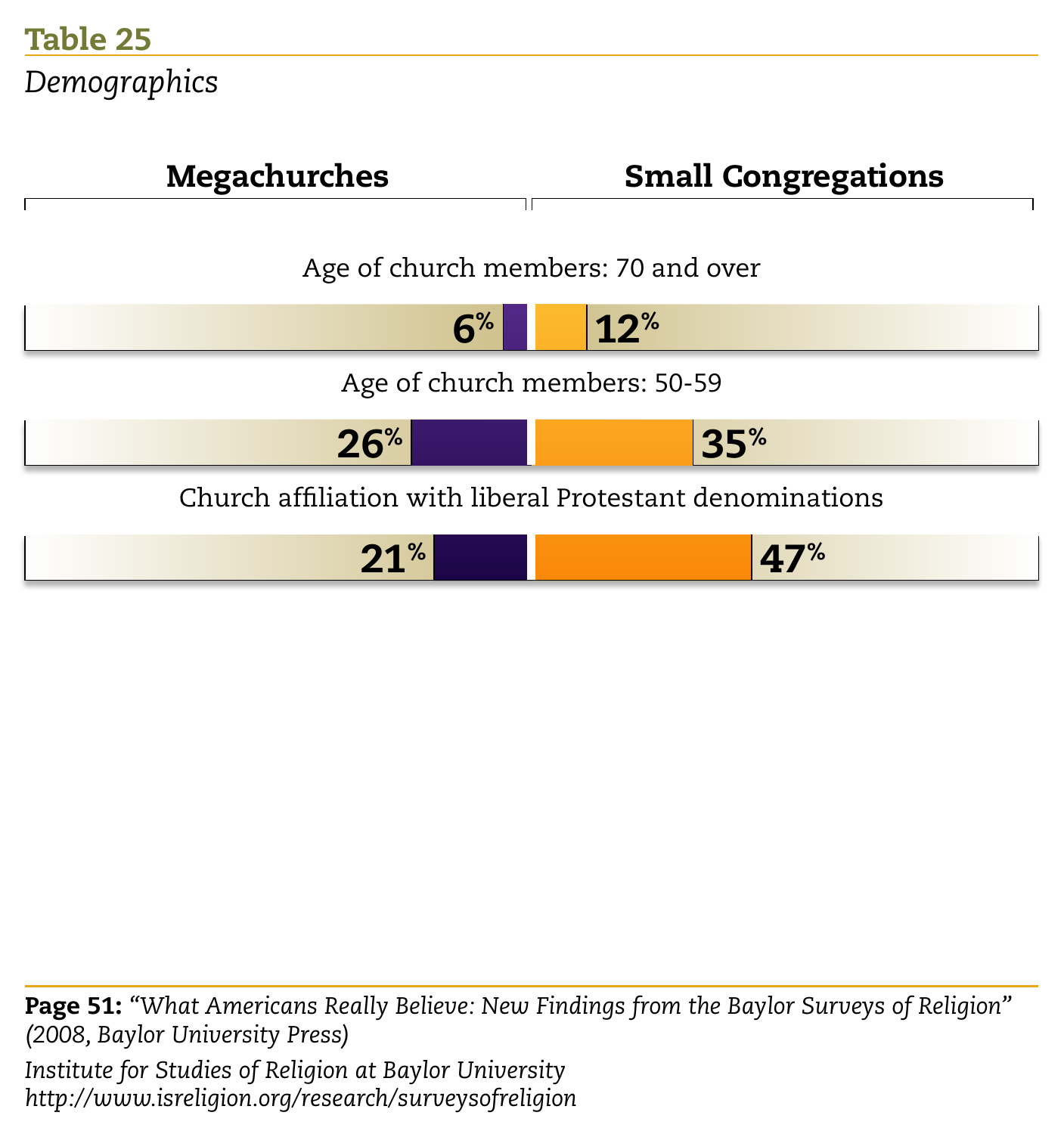*Percent of those who do not believe in God by year*



Page 117: *"What Americans Really Believe: New Findings from the Baylor Surveys of Religion" (2008, Baylor University Press) Institute for Studies of Religion at Baylor University http://www.isreligion.org/research/surveysofreligion*